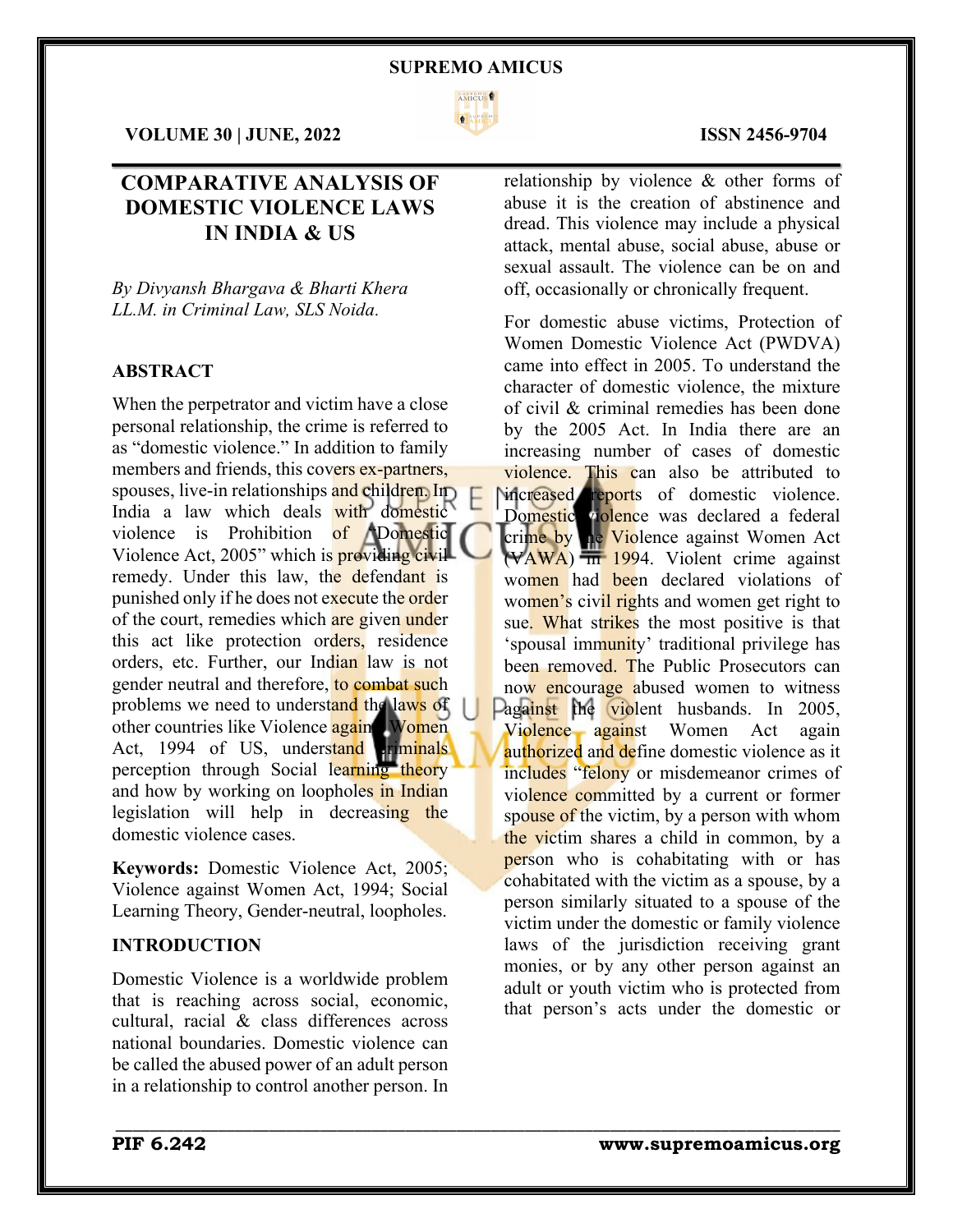

 $\mathcal{L}_\mathcal{L} = \mathcal{L}_\mathcal{L} = \mathcal{L}_\mathcal{L} = \mathcal{L}_\mathcal{L} = \mathcal{L}_\mathcal{L} = \mathcal{L}_\mathcal{L} = \mathcal{L}_\mathcal{L} = \mathcal{L}_\mathcal{L} = \mathcal{L}_\mathcal{L} = \mathcal{L}_\mathcal{L} = \mathcal{L}_\mathcal{L} = \mathcal{L}_\mathcal{L} = \mathcal{L}_\mathcal{L} = \mathcal{L}_\mathcal{L} = \mathcal{L}_\mathcal{L} = \mathcal{L}_\mathcal{L} = \mathcal{L}_\mathcal{L}$ 

#### **VOLUME 30 | JUNE, 2022 ISSN 2456-9704**

family violence laws of the jurisdiction".<sup>1</sup> In 2021 again VAWA was passed by the House of Parliament which named as "Violence against Women Reauthorization Act, 2021."(H.R. 1620)

PWDVA, 2005 states that any act, conduct, omission or commission which causes harm or injures or is likely to cause harm or injury, shall be deemed to be domestic violence by law. Domestic violence can constitute an act of omission or commission. In other words, before women resort to the law, they do not have to face abuse for long. The legislation also applies to children.<sup>2</sup> Domestic violence is committed by both men and women. But women, especially in our country, are most often the victims. In India, domestic violence generally refers to domestic violence against women.

### **CRIMINOLOGY THEORY**

Crimes perpetrated in a private space, for example domestic violence, are regarded less troublesome than offenses perpetrated in the communal area & are frequently overlooked & rejected by public interest. In the late  $19$ th century, domestic violence was first acknowledged and was identified as a social problem and related to child cruelty & marital violence. But it wasn't before the middle of the 20th century that various forms of domestic violence were emphasised & made able to be seen in society during the course of the five decades.

The causal theories of domestic violence include the "intergenerational theory." This is frequently called the "cycle of abuse" founded on a premise, "violence begets violence," and it originates from the "theory

of social learning". This indicates that young men who have seen or experienced domestic abuse have become more likely to commit such violence in adulthood, and that young women who have also been observers to domestic abuse or experienced domestic abuse are likely to stay as adults in abusive relations.

Theory of Social learning is the theory which excellently clarify domestic violence. According to the 'theory of social learning', violence is a learned behaviour & may be started by alcohol, stress, abuse & money. From our parents we learn behaviour at an early age. In fact, on our behavior, attitude, and relationship our parents & amp; guardians have the maximum effect. "Sociologists state that men batter because they learned violence in their families as children and that women seek out abusive men because they see their mothers being abused".

'Theory of social learning' maintains that individuals learn social conducts by viewing and *imitating* other person. The most significant factor in the learning of children is imitation model. The growth of language, violence and moral decision-making can be seen in this process. Theory of social learning' suggests that person become aggressive towards members of the family since their aggressive behaviour is learned by operant circumstances and by observing conduct in role models. 'Operant conditioning' means enhancing behaviors by reinforcing positive and negative behaviors, and also in suppressing them by punishments. Actually, corporal punishment can be chosen as a technique of discipline merely because children typically accomplish their parental

\_\_\_\_\_\_\_\_\_\_\_\_\_\_\_\_\_\_\_\_\_\_\_\_\_\_\_\_\_\_\_\_\_\_\_\_\_\_\_\_\_\_\_\_\_\_\_\_\_\_\_\_\_\_\_\_\_\_\_\_\_\_\_\_\_\_\_\_\_\_\_\_\_\_\_\_\_\_\_\_\_\_\_\_\_

 $1$  34 U.S.C. §12291(a)(8).

<sup>2</sup> BBC NEWS,

http://news.bbc.co.uk/2/hi/south\_asia/6086334.stm (last visited May 26, 2022).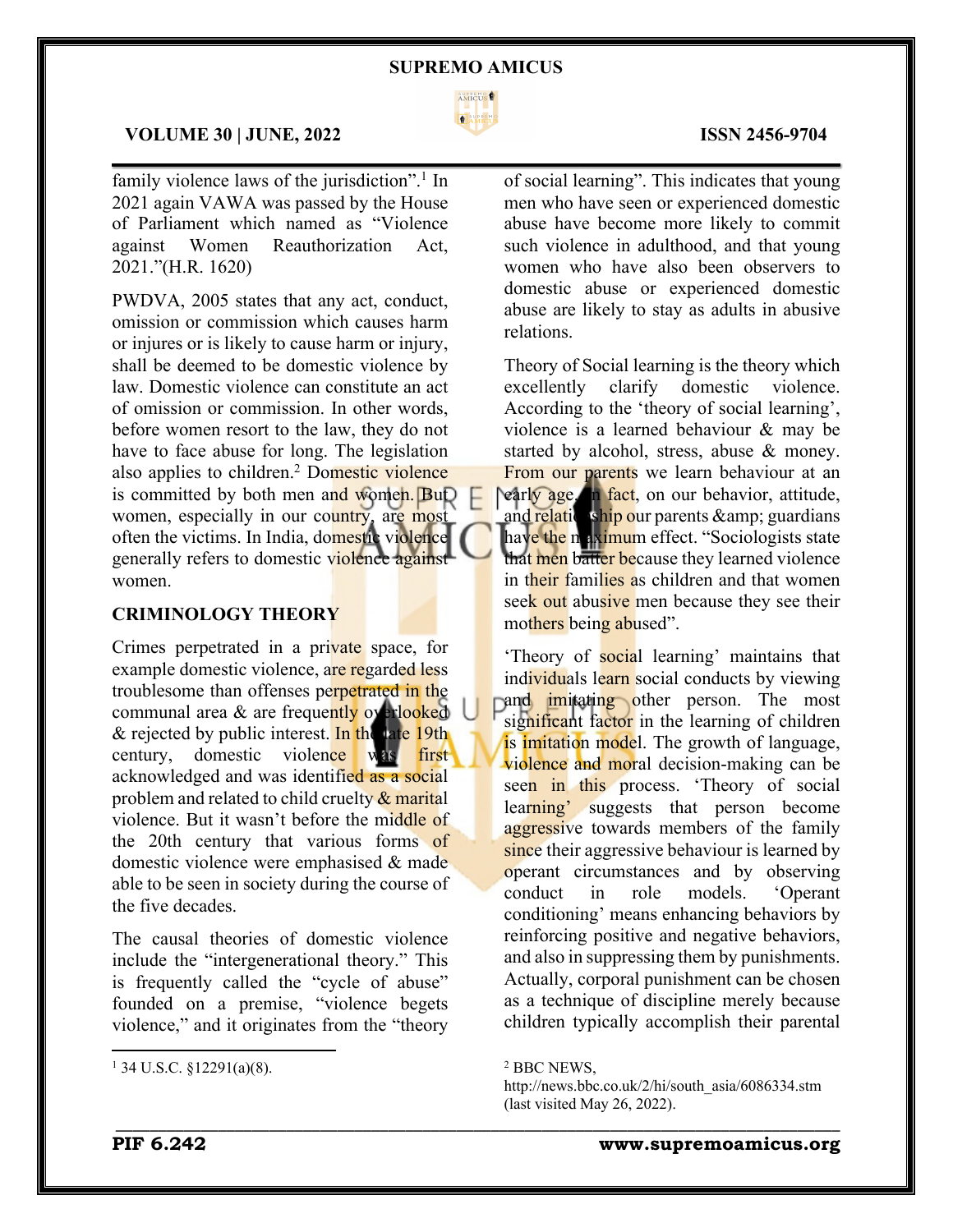

 $\mathcal{L}_\mathcal{L} = \mathcal{L}_\mathcal{L} = \mathcal{L}_\mathcal{L} = \mathcal{L}_\mathcal{L} = \mathcal{L}_\mathcal{L} = \mathcal{L}_\mathcal{L} = \mathcal{L}_\mathcal{L} = \mathcal{L}_\mathcal{L} = \mathcal{L}_\mathcal{L} = \mathcal{L}_\mathcal{L} = \mathcal{L}_\mathcal{L} = \mathcal{L}_\mathcal{L} = \mathcal{L}_\mathcal{L} = \mathcal{L}_\mathcal{L} = \mathcal{L}_\mathcal{L} = \mathcal{L}_\mathcal{L} = \mathcal{L}_\mathcal{L}$ 

#### **VOLUME 30 | JUNE, 2022 ISSN 2456-9704**

demands. Though, study points to both short and long term negative impacts allied with physical punishment, like increasing physical attacks, anti social behaviour, poor parent relationships during childhood and assault, criminal behaviour, problem of mental health and spousal violence in adulthood.

The 'theory of social learning' seeks to explain intergenerational violence transmission. As children grow up, they are posited to obtain feedback from others on their own behaviors, from which they start to develop standards to assess their behaviour and to search for models that conform to them. Children growing up in abusive and violent families can learn violent and abusive behaviors. They can follow up on these behaviors and then continue to do so in the future. Various studies have shown that those who have been abused in their infancy are more likely in adulthood to abuse themselves children. Moreover the risk of abusing their wives increased for men who watched their fathers abused their mothers when they were children. At last, researchers discovered that young adults when they were children who sees & amp; versed abuse are much more possibility, as either abuser or victim, to be in an abusive intimate relationship.

It is based on the theory that sexism and patriarchy produce violence against women. "Men's desire to keep women down" & the "sexes unequal social status". Due to several contextual and situational factors, domestic violence emerges. Contextual factors encompass features of individual or couples, stress, family violence or aggressive personality. Situational factors encompass drug abuse and financial problems. The 'theory of social learning' is also expanding these factors to the impact of children who grow up with these external forces.

In short, what a person has been seeing since childhood in his home, society etc., he does the same thing in his adult life, the same thing things says 'social learning theory'. Similarly, if a person sees domestic violence in his home or surroundings, then the likelihood of domestic violence by him increases in his adult life.

PWDVA is also based on the principle of social learning. In Section 3 of the Act, domestic violence is defined which states that domestic violence is causing hurt or oppression to the aggrieved person, whether physical or mental and commit physical, mental, vebal, emotional, or sexual abuse with the aggrieved person. So, all these things a person in India has been watching or learning from his childhood at home or around and he does this kind of violence in his **adult** life with his wife or any other and all this happens a lot in India.

#### **CONTRASTS**

\_\_\_\_\_\_\_\_\_\_\_\_\_\_\_\_\_\_\_\_\_\_\_\_\_\_\_\_\_\_\_\_\_\_\_\_\_\_\_\_\_\_\_\_\_\_\_\_\_\_\_\_\_\_\_\_\_\_\_\_\_\_\_\_\_\_\_\_\_\_\_\_\_\_\_\_\_\_\_\_\_\_\_\_\_

# **1. Investigation &Prosecutions**<br> $\begin{bmatrix} P & P \\ \end{bmatrix}$

Violence against Women Act has affected investigations & prosecutions of Violent cases in a variety of ways against women, as originally declared. For example, it formed new offences and penalties for breaching a protection order or stalking where an abuser jumped the line of a State to injury, harassment or force the victim to pass the line of a State and then, during the violent crime, physically harms the victim. Violence against Women Act has also instructed the Attorney General to examine the actions of the States aimed at ensuring the confidentiality between victim and counsel for sexual assault or domestic violence. Many key decisions have forced police to take domestic violence seriously. In cases like this, the principle of equal protection has frequently been vital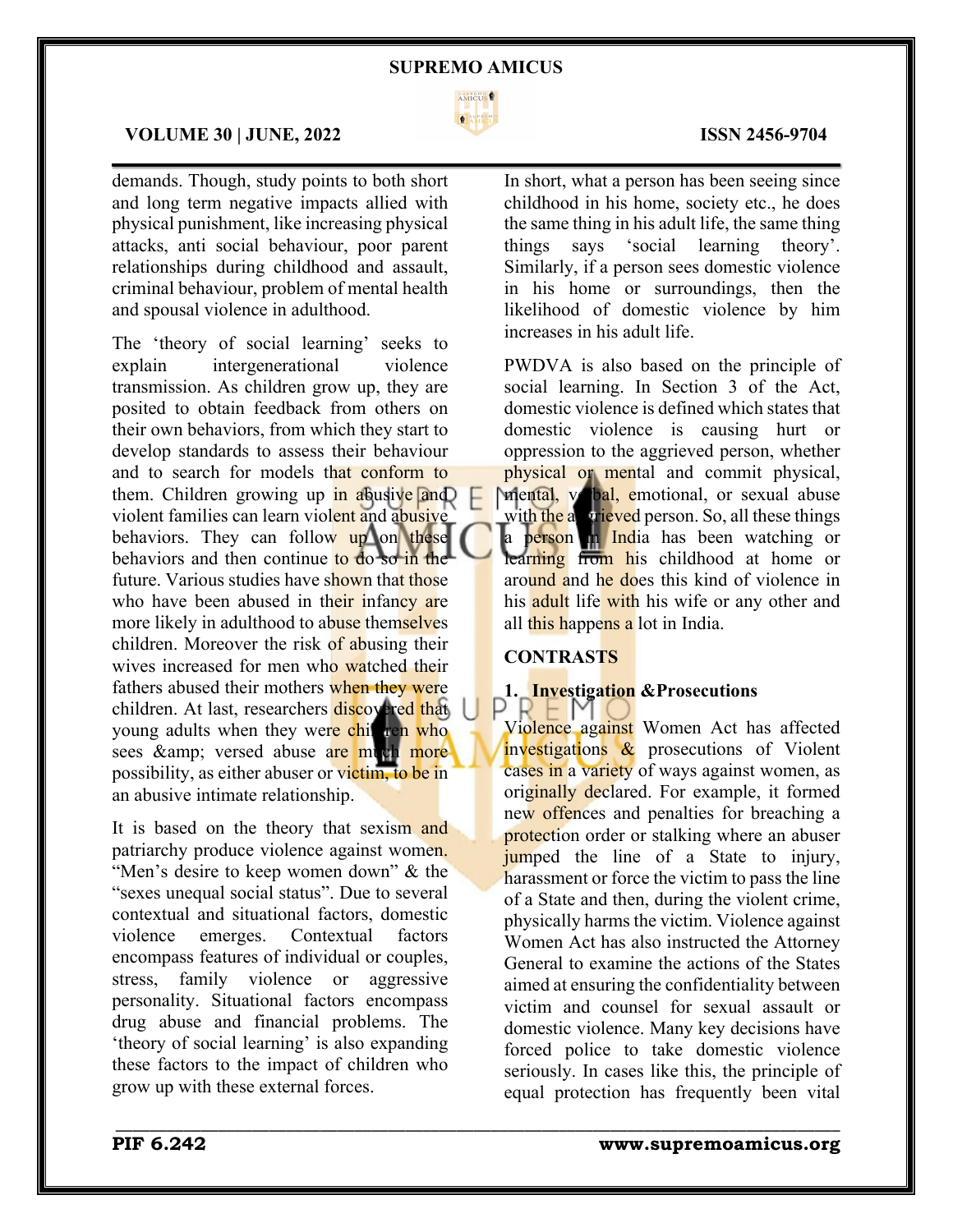

 $\mathcal{L}_\mathcal{L} = \mathcal{L}_\mathcal{L} = \mathcal{L}_\mathcal{L} = \mathcal{L}_\mathcal{L} = \mathcal{L}_\mathcal{L} = \mathcal{L}_\mathcal{L} = \mathcal{L}_\mathcal{L} = \mathcal{L}_\mathcal{L} = \mathcal{L}_\mathcal{L} = \mathcal{L}_\mathcal{L} = \mathcal{L}_\mathcal{L} = \mathcal{L}_\mathcal{L} = \mathcal{L}_\mathcal{L} = \mathcal{L}_\mathcal{L} = \mathcal{L}_\mathcal{L} = \mathcal{L}_\mathcal{L} = \mathcal{L}_\mathcal{L}$ 

#### **VOLUME 30 | JUNE, 2022 ISSN 2456-9704**

with implications for taking domestic violence out of 'family matters'. In *Thurman v. City of Torrington3 & in Estate of Maria Teresa Macias v. Mark Ihde4* , court upheld the equal protection standard and established a significant example by setting that the police department is in charge of responding to calls for aid, enforcing probation & prosecuting offenders in domestic abuse conditions.

#### **2. Mandatory Arrest**

In VAWA, there is a provision for mandatory arrest of the person who commits violence. Mandatory arrest laws play a key role in the US government efforts to tackle the problem of domestic violence.<sup>5</sup> The essential intention of US Authorities was to improve the safety of victims of domestic violence. There is no provision for such compulsory arrest in the PWDVA, 2005 of India.

#### **3. Duties**

In PWDVA, 2005 the duties of Police Officers, Service Provider, Magistrate, and Shelter Home etc. have been defined. Same as in Violence against Women Act also defines the duties of some officers such as Associate Applicant, Director of OVW, Director of Prison Bureau, and Task Force etc. Provision has also been given to constitute a Joint Interagency Task Force, which will be named Task Force in Violence against Women Act. This Task Force will have to be formed by Secretary Education Department, Secretary of Health Department and Attorney General before 1st September 2022. The job of the Task Force is to provide

<sup>3</sup> 595 F. Supp. 1521 (D. Conn. 1984).

relevant information to the Secretary of Education, Attorney General, Congress and the public regarding the prevention, investigation and responses of sex education, etc.6

#### **4. Immigrant Women**

In the US has been the matter of worry domestic violence against immigrant women. Keeping this in mind, the US has also made provisions regarding domestic violence against migrant women in VAWA. VAWA has 3 provisions regarding atrocities against migrant women (i) filing of self petition by the migrant woman and her children. (ii) Suspensic of deportation and cancellation of expulsion. (iii) Evidence required demonstrating abuse. But if we look at the PWDVA of India, there is no provision regarding violence against migrant women.

#### **5. Grants Programs**

Violence against Women Act has created a various grant programs to support activities  $\Box$  such as  $(1)$  programs aimed at preventing sexual assault & domestic violence, (2) prosecuting & investigating domestic violence & associated crimes, (3) for domestic violence and child abuse, promoting the investigation and prosecution of exploitation in rural states, (4) prevention of crime in public and national parks as well as in public transport, etc. Funding for the shelter of battered women was again authorized by VAWA. Under 'Family Violence Prevention and Services Act (FVPSA)', VAWA formed new & reauthorized grants.<sup>7</sup> The grant was

\_\_\_\_\_\_\_\_\_\_\_\_\_\_\_\_\_\_\_\_\_\_\_\_\_\_\_\_\_\_\_\_\_\_\_\_\_\_\_\_\_\_\_\_\_\_\_\_\_\_\_\_\_\_\_\_\_\_\_\_\_\_\_\_\_\_\_\_\_\_\_\_\_\_\_\_\_\_\_\_\_\_\_\_\_

<sup>4</sup> 42 F. Supp. 2d 957 (N.D. Cal. 1999)**.**

<sup>5</sup> Violence Against Women Act Reauthorization Act, 2021, §102 (28)(3)(A)(ii),No.1643,H.R.,2021 (US).

<sup>6</sup> Violence Against Women Act Reauthorization Act,

<sup>2021, §1414,</sup> No. 1643, H.R., 2021 (US).

<sup>7</sup> 2 U.S.C. §10401.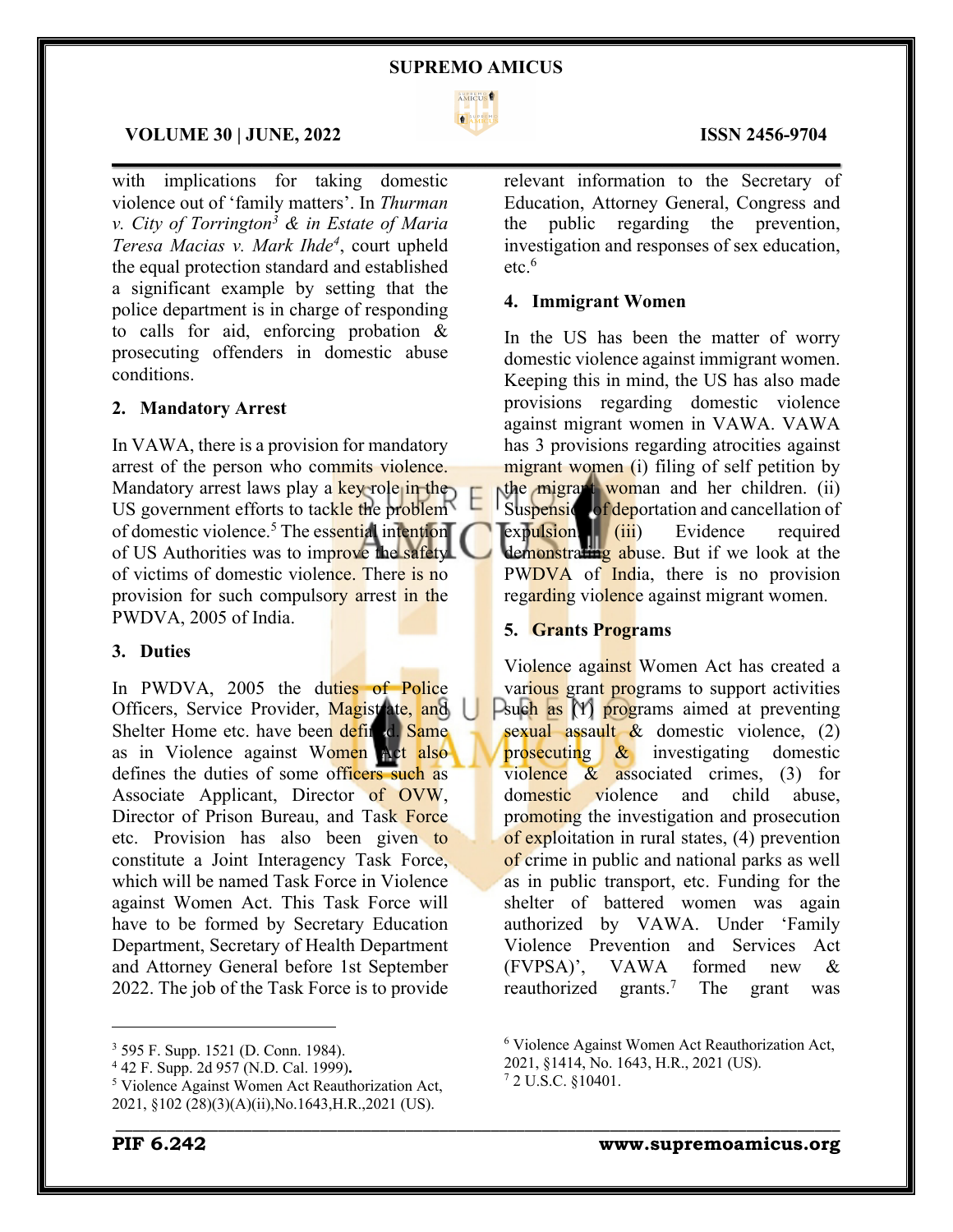

 $\mathcal{L}_\mathcal{L} = \mathcal{L}_\mathcal{L} = \mathcal{L}_\mathcal{L} = \mathcal{L}_\mathcal{L} = \mathcal{L}_\mathcal{L} = \mathcal{L}_\mathcal{L} = \mathcal{L}_\mathcal{L} = \mathcal{L}_\mathcal{L} = \mathcal{L}_\mathcal{L} = \mathcal{L}_\mathcal{L} = \mathcal{L}_\mathcal{L} = \mathcal{L}_\mathcal{L} = \mathcal{L}_\mathcal{L} = \mathcal{L}_\mathcal{L} = \mathcal{L}_\mathcal{L} = \mathcal{L}_\mathcal{L} = \mathcal{L}_\mathcal{L}$ 

#### **VOLUME 30 | JUNE, 2022 ISSN 2456-9704**

authorized by VAWA for the "National Domestic Violence Hotline".8 Violence against Women Act also authorized funding for federal court justices and court personnel. For many other acts and programmes Violence against Women Act authorized the funds like for Youth  $Act^9$ , etc. To include rape-prevention education in the "Public Health Service Act"<sup>10</sup>, grant expansion was authorized by VAWA.

In 1995, within the Department of Justice (DOJ) the Office on Violent Women was set up to manage fundings authorized in the VAWA. OVW initiative brings together under one roof NGOs, victim service providers, law enforcement agencies, forensic medical professionals, attorneys and local organisations, to enhance the justice efficiency and effectiveness for victims, administers government financing to the Family Justice Center initiative.<sup>11</sup> To enhance the monitoring and effectiveness of PWDVA, 2005 where service provider is defined.12

### **6. Offences Covered under Act**

Violence against Women Act tenerally covers crimes like domestic violence, sexual assault, dating violence and stalking. Commonly domestic violence is interpreted as intimate partner violence. In VAWA, Sexual Assault is "any nonconsensual sexual act proscribed by Federal, tribal, or State law, including when the victim lacks capacity to consent".13 Dating Violence also mentioned in Violence against Women Act and it means that "violence committed by a person who is

<sup>10</sup> 42 U.S.C. §280b-1b.

or has been in a social relationship of a romantic or intimate nature with the victim".14 In India, PWDVA, 2005 only covers domestic violence against women but sexual assault & stalking is defined in IPC and in some special acts relating to women.

### **CRITICAL ANALYSIS**

If we critically analyze the US Violence against Women Act with the PWDVA of India, then the first important thing is that the US Violence against Women Act is a criminal law; whereas Indian PWDVA is a civil law because there is a provision of compulsory arrest in the US Act, in PWDVA the offen or can be arrested and punished only if he violates the protection order or interim protection order which is given by the magistrate in this Act, only then there will be arrest otherwise no provision for arrest.<sup>15</sup> Since the purpose of PWDVA was to prevent domestic violence against women, unless a provision for the arrest of the perpetrator of violence is added to the Act, then there is no iustification for this Act and also add a provision that who commits offence under this act that act will be a non-Bailable offence, when the accused knows that the violence has been committed no criminal action will be taken against him, then he will continue to commit such violence, before committing such violence, fear will have to be brought in his mind that he may have to go to prison for committing violence, then only the purpose of this act will be fulfilled and women's will be protected from domestic violence.

\_\_\_\_\_\_\_\_\_\_\_\_\_\_\_\_\_\_\_\_\_\_\_\_\_\_\_\_\_\_\_\_\_\_\_\_\_\_\_\_\_\_\_\_\_\_\_\_\_\_\_\_\_\_\_\_\_\_\_\_\_\_\_\_\_\_\_\_\_\_\_\_\_\_\_\_\_\_\_\_\_\_\_\_\_

<sup>8</sup> 42 U.S.C. §10413.

<sup>&</sup>lt;sup>9</sup> 42 U.S.C. §5711.

<sup>&</sup>lt;sup>11</sup> 10 U.S.C. §1001.

<sup>12</sup> PWDVA, 2005, Sec. 10, No. 43, Acts of Parliament, 2005 (India).

<sup>13</sup> 34 U.S.C. §12291(a) (29). <sup>14</sup> 34 U.S.C. §12291(a)(10). <sup>15</sup> PWDVA, 2005, Sec.31, No. 43, Acts of Parliament, 2005 (India).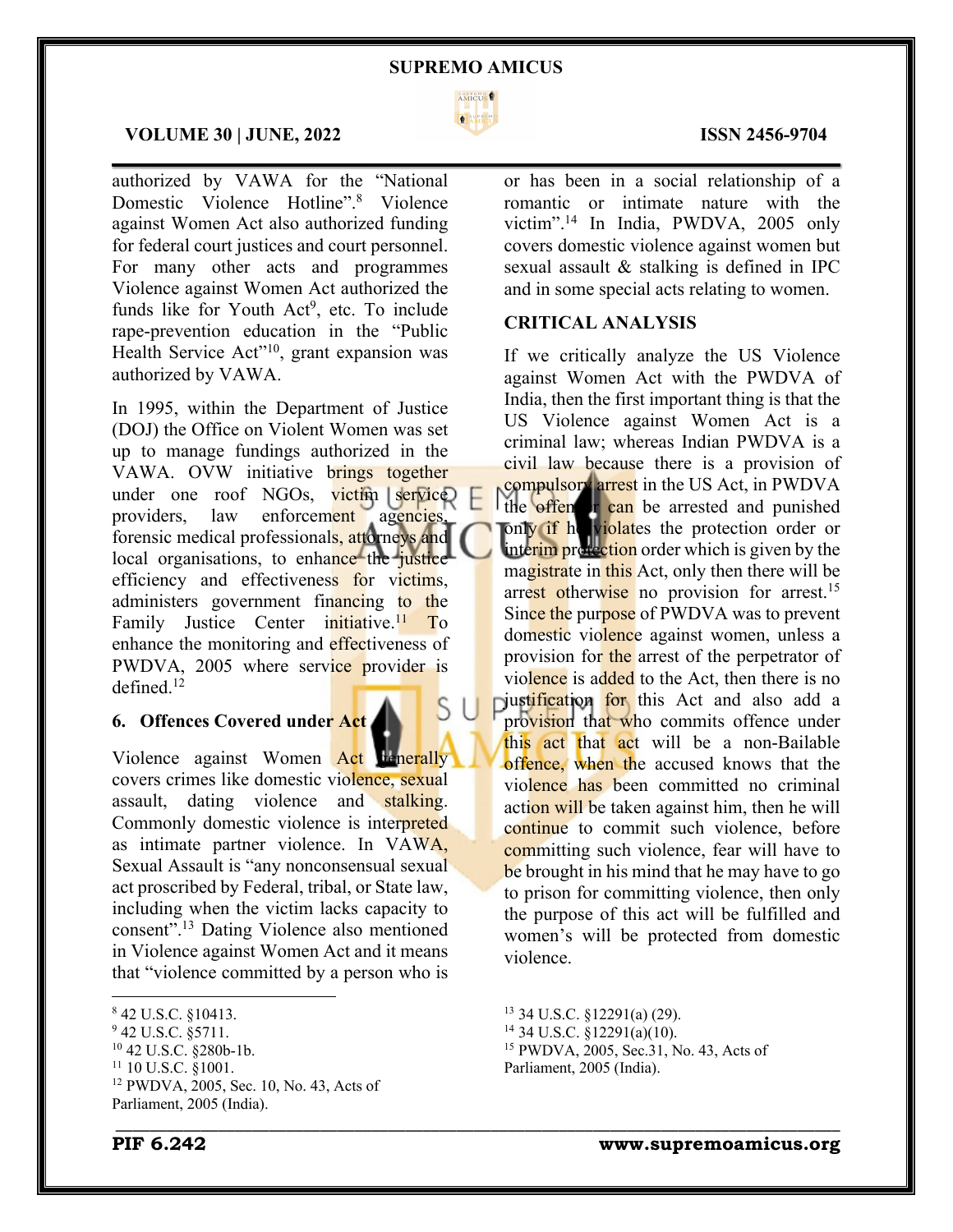

 $\mathcal{L}_\mathcal{L} = \mathcal{L}_\mathcal{L} = \mathcal{L}_\mathcal{L} = \mathcal{L}_\mathcal{L} = \mathcal{L}_\mathcal{L} = \mathcal{L}_\mathcal{L} = \mathcal{L}_\mathcal{L} = \mathcal{L}_\mathcal{L} = \mathcal{L}_\mathcal{L} = \mathcal{L}_\mathcal{L} = \mathcal{L}_\mathcal{L} = \mathcal{L}_\mathcal{L} = \mathcal{L}_\mathcal{L} = \mathcal{L}_\mathcal{L} = \mathcal{L}_\mathcal{L} = \mathcal{L}_\mathcal{L} = \mathcal{L}_\mathcal{L}$ 

\_\_\_\_\_\_\_\_\_\_\_\_\_\_\_\_\_\_\_\_\_\_\_\_\_\_\_\_\_\_\_\_\_\_\_\_\_\_\_\_\_\_\_\_\_\_\_\_\_\_\_\_\_\_\_\_\_\_\_\_\_\_\_\_\_\_\_\_\_\_\_\_\_\_\_\_\_\_\_\_\_\_\_\_\_

#### **VOLUME 30 | JUNE, 2022 ISSN 2456-9704**

The second most important thing is that anyone can file a case in Violence against Women Act, means not only the aggrieved woman, but if the victim is a spouse or was a US citizen or permanent resident, then he/she can also file a case in Violence Against Women Act after the divorce also. In addition, aggrieved parents can also file cases against their children if they have been abused by a US citizen child and a child who is under the age of 21 and is unmarried then he has also a right to file a case against his parents who abused their child. The constitutionality of PWDVA was challenged in the Delhi High Court by the petitioner on the point of gender discrimination and in the petition it was alleged that PWDVA violates Article 14 as the Act does not cover men, it only talks about women. The Hon'ble High Court dismissed the petition by distinguishing class legislation and reasonable classification and declared the act constitutional.16

As there is a provision in VAWA regarding domestic violence against migrant women as such there is no provision in  $PW$ ) VA for migrant women. In PWDVA, a provision has also been made for the victim woman to stay in a shelter home. The protection officer or service provider can also request for the victim woman to stay in the shelter home, if we look at the American Violence against Women Act, there has also been talk of a safe home for the victims of domestic violence, dating violence, sexual assault and stalking.

In US, many grant programs are run under Violence against Women Act, but in India, only compensation has been talked about in PWDVA, which is provided by the Magistrate from the defendant to the victim,

been defined the job of the service provider is to provide legal aid to the victim women, to  $\Box$ safeguard the rights & amp; interests of women etc. Apart from this, the service provider records domestic incident in the form prescribed and forwarded to the Magistrate and the Protection officer who have jurisdiction in which domestic violence has occurred etc., at the request of the aggrieved person.

The function of OVW is to bring community organizations, NGOs, forensic medical professionals, lawyers etc. under one roof to make victim justice more efficient and effective. Whereas if we talk about PWDVA, then in section 10, the service provider has

should be an by the government.

Because of overdependence on civil remedies, women are not protected in their permanent relationships through lack of deterrence. It is ignored in PWDVA how psychologically the violence is perpetrated. The consequences of prohibitive orders are

but in America, judges, victim's lawyer etc. can be trained, grants are given for this to understand the reality of domestic violence, similarly there is a great need for such training in India because such training helps a lot to know the crime, its causes, and of their result. As the objective of this act is to prevent domestic violence against women, then this is possible only when publicity is made about this act among the people, people especially women are made aware that domestic violence against them is done. When it happens, immediately complain to the police or any other special officer or number, for this an awareness campaign

<sup>16</sup> Aruna Pramod Shah v. Union of India, 2008(102) DRJ543.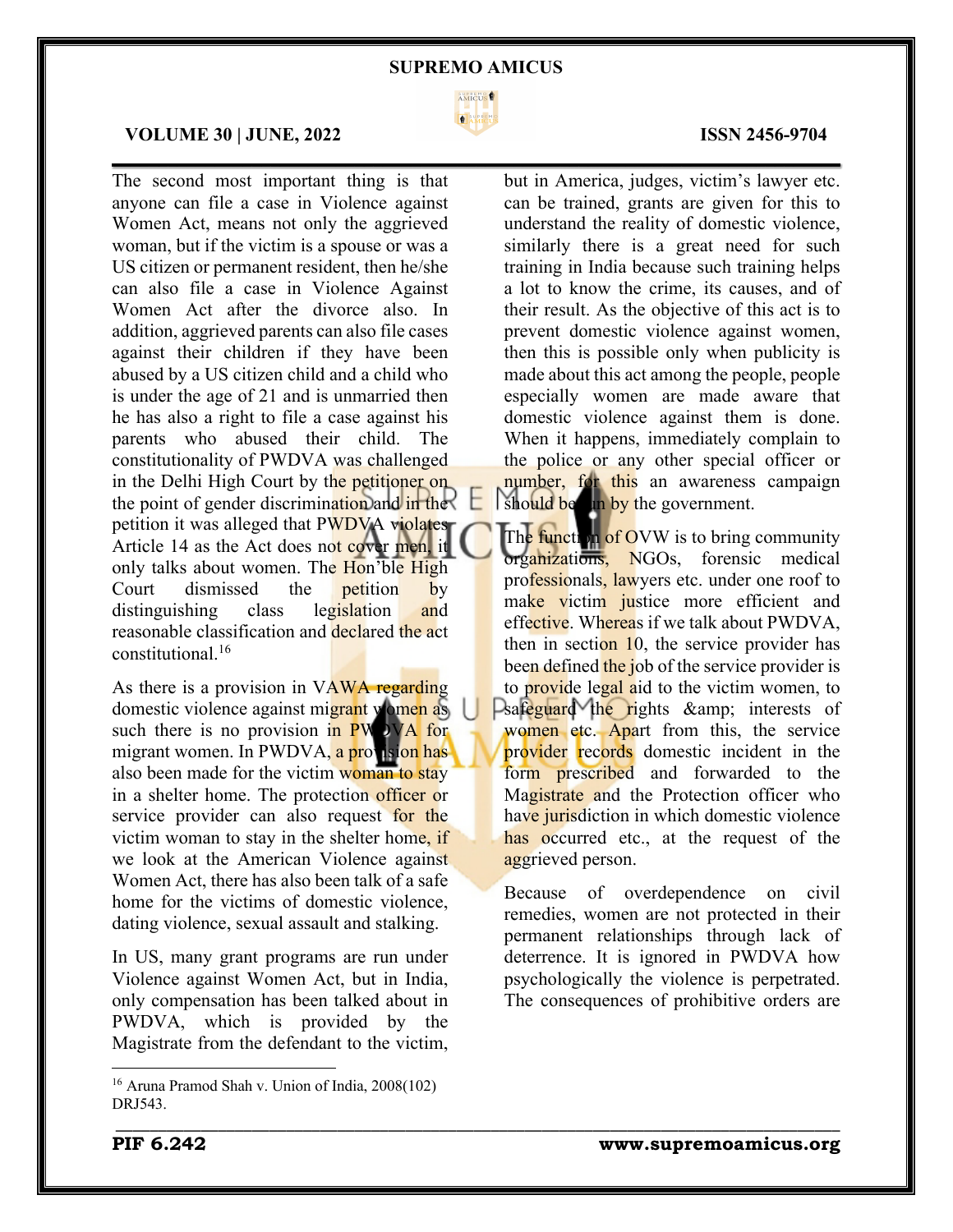

 $\mathcal{L}_\mathcal{L} = \mathcal{L}_\mathcal{L} = \mathcal{L}_\mathcal{L} = \mathcal{L}_\mathcal{L} = \mathcal{L}_\mathcal{L} = \mathcal{L}_\mathcal{L} = \mathcal{L}_\mathcal{L} = \mathcal{L}_\mathcal{L} = \mathcal{L}_\mathcal{L} = \mathcal{L}_\mathcal{L} = \mathcal{L}_\mathcal{L} = \mathcal{L}_\mathcal{L} = \mathcal{L}_\mathcal{L} = \mathcal{L}_\mathcal{L} = \mathcal{L}_\mathcal{L} = \mathcal{L}_\mathcal{L} = \mathcal{L}_\mathcal{L}$ 

\_\_\_\_\_\_\_\_\_\_\_\_\_\_\_\_\_\_\_\_\_\_\_\_\_\_\_\_\_\_\_\_\_\_\_\_\_\_\_\_\_\_\_\_\_\_\_\_\_\_\_\_\_\_\_\_\_\_\_\_\_\_\_\_\_\_\_\_\_\_\_\_\_\_\_\_\_\_\_\_\_\_\_\_\_

#### **VOLUME 30 | JUNE, 2022 ISSN 2456-9704**

minimal for a person who continues to have relations with the offender.

There are some inherent issues in PWDVA regarding the definitions of 'Domestic Violence' and 'Domestic Relation'. The term 'Domestic violence' has been defined very broadly so, in emotional abuse must also include humiliation and ridicule.<sup>17</sup> 17 In 243th report Law Commission of India also has stated in this broad definition, inter alia has resulted in false cases being registered which is a major reason for defeating the purpose of PWDVA. Courts should use their power to provide the aggrieved person with alternative accommodations  $\sin|\theta$  their discretion.<sup>18</sup>

Different levels of violence need distinguished, like violence, which can put the victim in extreme vulnerability. The Act also takes all forms of violence into account in a consistent manner. No reference is made to second-instance offenders. In these cases, the approach of the law needs to be changed to protect the victim as the chances of the crime recurring are greater.

The PWDVA concentrates on reconciliation between the victim and the perpetrator.<sup>19</sup> The principle of protecting and preserving family ties forms the basis of this provision. In many cases, protection against the security of the victim is counterproductive, because a proceedings delay of up to two months is unreasonable. The law does not make it necessary to provide immediate protection with a strong dissuasive effect. These have all led to the machinery's failure to prevent fatal domestic violence cases.

### **CONCLUSION**

We have to understand first that domestic violence is becoming a very big problem in today's time. Domestic abuse is neither recent nor developed with social change. This is present in every age, every age etc. moreover, as we develop, new forms, types, sizes etc. evolves. After making a comparative study of the laws of both the countries, it is understood that there is a need for a lot of improvement in PWDVA in India. First of all, the law should be changed from civil law to criminal law. After analyzing the laws, it is found that there is an inherent flaw

**in the system with respect to the rights and** remedies the victims. This can be reduced by educating people about their rights, by providing safe shelters, by detecting domestic violence in the community and by enacting strict laws then only domestic violence can be reduced. The first step towards a better society is to educate a young girl. Campaigns to raise awareness in society must be undertaken.

After doing a comparative analysis, it is understood that the VAWA of the US is much better than the Indian law. After reading various reports and articles, it is known that domestic violence has declined by 63% significantly in the US after the enactment in 1994; a significant reason behind this is because of programs like arrests and court interventions such as protection orders etc. There has been an effective mechanism in preventing this type of violence. In order to further strengthen the Violence against Women Act, amendments have been made in it at frequent intervals. According to the

<sup>19</sup> PWDVA, 2005, Sec.14, No. 43, Acts of

Parliament, 2005 (India).

<sup>17</sup> PWDVA, 2005, Sec.3(a), No. 43, Acts of Parliament, 2005 (India). <sup>18</sup> PWDVA, 2005, Sec.19(1)(f), No. 43, Acts of

Parliament, 2005 (India).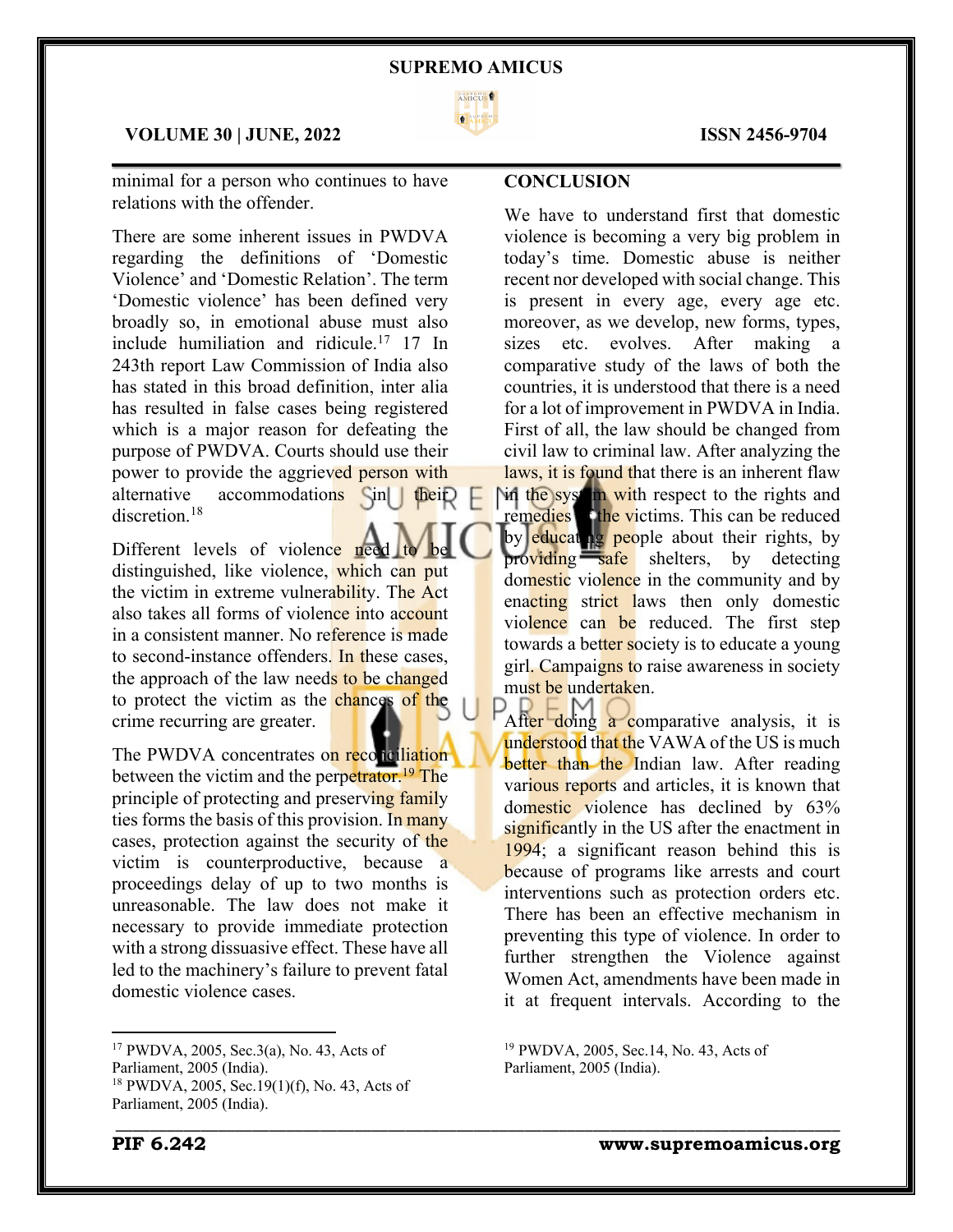

 $\mathcal{L}_\mathcal{L} = \mathcal{L}_\mathcal{L} = \mathcal{L}_\mathcal{L} = \mathcal{L}_\mathcal{L} = \mathcal{L}_\mathcal{L} = \mathcal{L}_\mathcal{L} = \mathcal{L}_\mathcal{L} = \mathcal{L}_\mathcal{L} = \mathcal{L}_\mathcal{L} = \mathcal{L}_\mathcal{L} = \mathcal{L}_\mathcal{L} = \mathcal{L}_\mathcal{L} = \mathcal{L}_\mathcal{L} = \mathcal{L}_\mathcal{L} = \mathcal{L}_\mathcal{L} = \mathcal{L}_\mathcal{L} = \mathcal{L}_\mathcal{L}$ 

H M

\_\_\_\_\_\_\_\_\_\_\_\_\_\_\_\_\_\_\_\_\_\_\_\_\_\_\_\_\_\_\_\_\_\_\_\_\_\_\_\_\_\_\_\_\_\_\_\_\_\_\_\_\_\_\_\_\_\_\_\_\_\_\_\_\_\_\_\_\_\_\_\_\_\_\_\_\_\_\_\_\_\_\_\_\_

### **VOLUME 30 | JUNE, 2022 ISSN 2456-9704**

researchers, relying on shelter-based programs is more effective than relying only on the system of criminal justice.

**\*\*\*\*\***

#### **RFERENCES**

#### ARTICLES REFERRED:

- AK Singh, Role of Judiciary in effective implementation of the Domestic Violence Act, 2005. https://eds.s.ebscohost.com/eds/pdfview er/pdfviewer?vid=1&sid=4c95d9fea505-412e-a13b-97401ca794d8%40redis
- Banerjee Sayani, (2020) Top 10 Supreme Court cases on Misuse of Section 498A of the IPC, https://lexforti.com/legalnews/top-10-supreme-court-cases-onmisuse-of-section-498a-of-theipc/#respond
- G. Leonard, (2020), Domestic Violence: A Comparative Analysis of Legal Statues in the United States (New York) and the Republic of India  $(Mumb$ ), City University of New York, https://academicworks.cuny.edu/cgi/vie wcontent.cgi?article=1165&context=jj\_e tds
- Ghose Dipankar, (2020) NCRB data: 7% rise in crimes against women, https://indianexpress.com/article/india/n crb-data-7-rise-in-crimes-againstwomen-6636529/
- Jain Mahima, (2021), The Silent Pandemic of violence against women in India, https://article-14.com/post/thesilent-pandemic-of-violence-againstindia-s-women--60e27646b30ae

• Kalyani Vijaya, (2013) Protection of Women from Domestic Violence Act, 2005: A Critical Appraisal, The IUP Law Review, Vol. III, No. 2, April 2013, pp. 36-43

https://papers.ssrn.com/sol3/papers.cfm? abstract\_id=2342113

Kathale Renu (2021), Comparative analysis of domestic violence Act in India and USA, Lex Humanitariae: Journal for a change, vol. II, issue 1 , pp292-303, https://drive.google.com/file/d/1Gq9W8 QOc9KqGH9yYNe3WJQQoyzFAFYm2 /view

• Nathan Akalya, Kannapan Arul (2018) , A comparative study on Domestic Violence Act in India and the USA, **International Journal of pure and applied** mathematics, Vol. 120 No. 5, pp. 3019-3037 https://acadpubl.eu/hub/2018-120- 5/3/252.pdf

**National Coalition against domestic**  $\blacktriangle$  violence  $\bigcirc$  statistics https://ncadv.org/STATISTICS

Pandey Anju, (2021) Legal Implications of domestic violence in Indian society, International Journal of law, management and humanities, Vol.4, Issue 6, pp. 1467- 1480 https://www.ijlmh.com/wpcontent/uploads/Legal-Implications-ofthe-Domestic-Violence-in-Indian-Society.pdf

• Patnaik Anjali, Swain Snigdha, Women Education, APH Publishing Corporation https://www.google.co.in/books/edition/ Women\_Education/BVBjJU1OI00C?hl= en&gbpv=1&dq=women+education+sni gdharani+swain&pg=PP9&printsec=fro ntcover